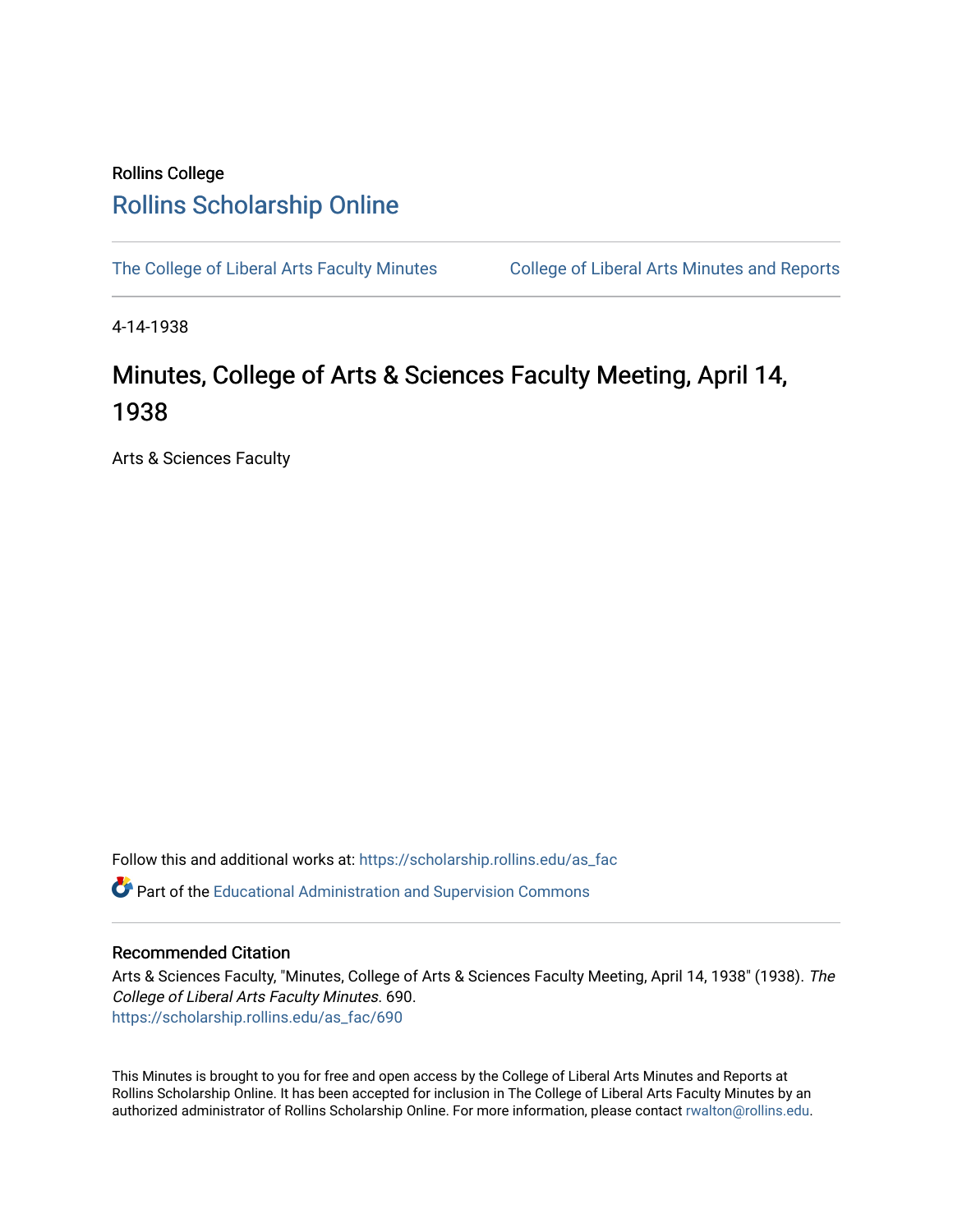### Minutes of the Faculty for April 14, 1938

A meeting of the Rollins College Faculty was called to order by President Holt at 4:05 P.M., Thursday, April 14, in Knowles 523.

 $\frac{1}{2}$ 

The following members were present: President Holt, Dean anderson, Professor Allen, Dr. Armstrong, Professor Biddle, Professor Alexander Bloch, Professor Blanche Bloch, Professor Bowman, Mr. Brown, Dean Campbell, Professor Campbell, Mrs. Cass, Dr. Clarke, Professor Cox, Mr. Denney, Dean Enyart, Dr. Farley, Dr. Feuerstein, Professor France, Professor Granberry, Dr. Grover, Professor Hanna, Mr. George Holt, Dr. Phyllis Hutchings, Dr. William Hutchings, Dr. Kinsler, Professor Lamb, Dr. Melcher, Mr. Mendell, Professor Moore, Dr. Newman, Miss Ortmayer, Professor Packham, Mr. Rae, Dr. Rhoton, Professor Robie, Professor Roney, Professor Shor, Dr. Smith, Dean Sprague, Dr. Stone, Mr. Tiedtke, Miss Treat, Professor Trowbridge, Professor Wattles, Professor Weinberg, Dr. Young, Mr. Yust.

Miss Treat announced that mid-term will be next week.

Dean Campbell announced the Good Friday service.

Dean Anderson announced the Alumni party for the Faculty on Easter.

President Holt and Mr. Brown spoke of the financial situation and the possibility that it may be necessary to withhold portions of salaries in July and August.

Dean Anderson asked the secretary to read the attached recommendation from the Council in regard to Class Attendance.

On the motion of Professor Lamb, the motion was carried after brief discussion.

Dr. Kinsler announced the faculty diamond ball games at 5:00 on Mondays.

Dr. Stone read the report of the Faculty Committee of April 4, embodying modifications of the original report. After considerable discussion it was decided to notify the faculty that a straw vote will be taken next Thursday on the question of the basic courses, and that the Committee be asked to make out the questions to be voted on.

The meeting adjourned at 5:10 P.M.

Anna B. Treat Acting Secretary

(Please report any corrections to the secretary.)

120

Apr. 14, 1938